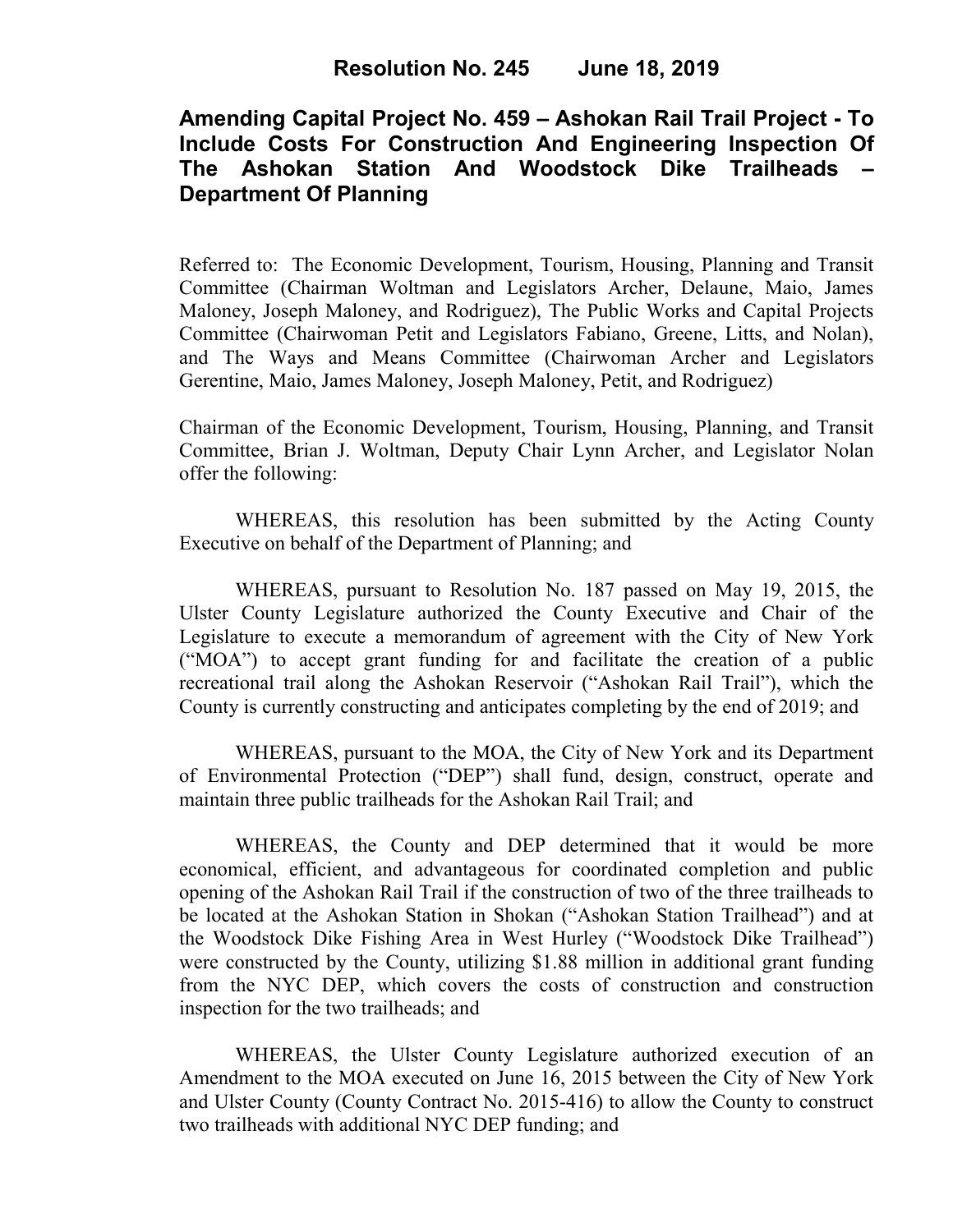### **- Page 2 -**

### **Resolution No. 245 June 18, 2019**

## **Amending Capital Project No. 459 – Ashokan Rail Trail Project - To Include Costs For Construction And Engineering Inspection Of The Ashokan Station And Woodstock Dike Trailheads – Department Of Planning**

WHEREAS, pursuant to Resolution No. 421 passed on November 14, 2017, the Ulster County Legislature adopted and issued a Negative Declaration under SEQRA for the Ashokan Rail Trail Project (the "Project"); and

WHEREAS, the County has bid the construction of the two trailheads and wishes to move construction in order to open the Ashokan Rail Trail later this year; now, therefore be it

RESOLVED, that Capital Project 459 is hereby amended as follows:

|                                       | <b>INCREASE</b>                                                                | <b>AMOUNT</b>  |
|---------------------------------------|--------------------------------------------------------------------------------|----------------|
| HH.7197.0459.2300.2550<br>$(App. \#)$ | Construction                                                                   | \$1,718,800.00 |
| HH.7197.0459.4300.4355<br>$(App. \#)$ | Engineering                                                                    | 161,600.00     |
| HH.7197.0459.3200.2397<br>(Rev. #)    | Intergovernmental Charges<br>Capital Projects, Other Gov't.<br>(NYC DEP Grant) | \$1,880,400.00 |

and move its adoption.

#### ADOPTED BY THE FOLLOWING VOTE:

AYES: 19 NOES: 2 (Noes: Legislators Donaldson and Wawro) (Absent: Legislators Eckert and Heppner)

Passed Committee: Economic Development, Tourism, Housing, Planning and Transit on June 4, 2019

Passed Committee: Public Works and Capital Projects on June 5, 2019

Passed Committee: Ways and Means on June 11, 2019